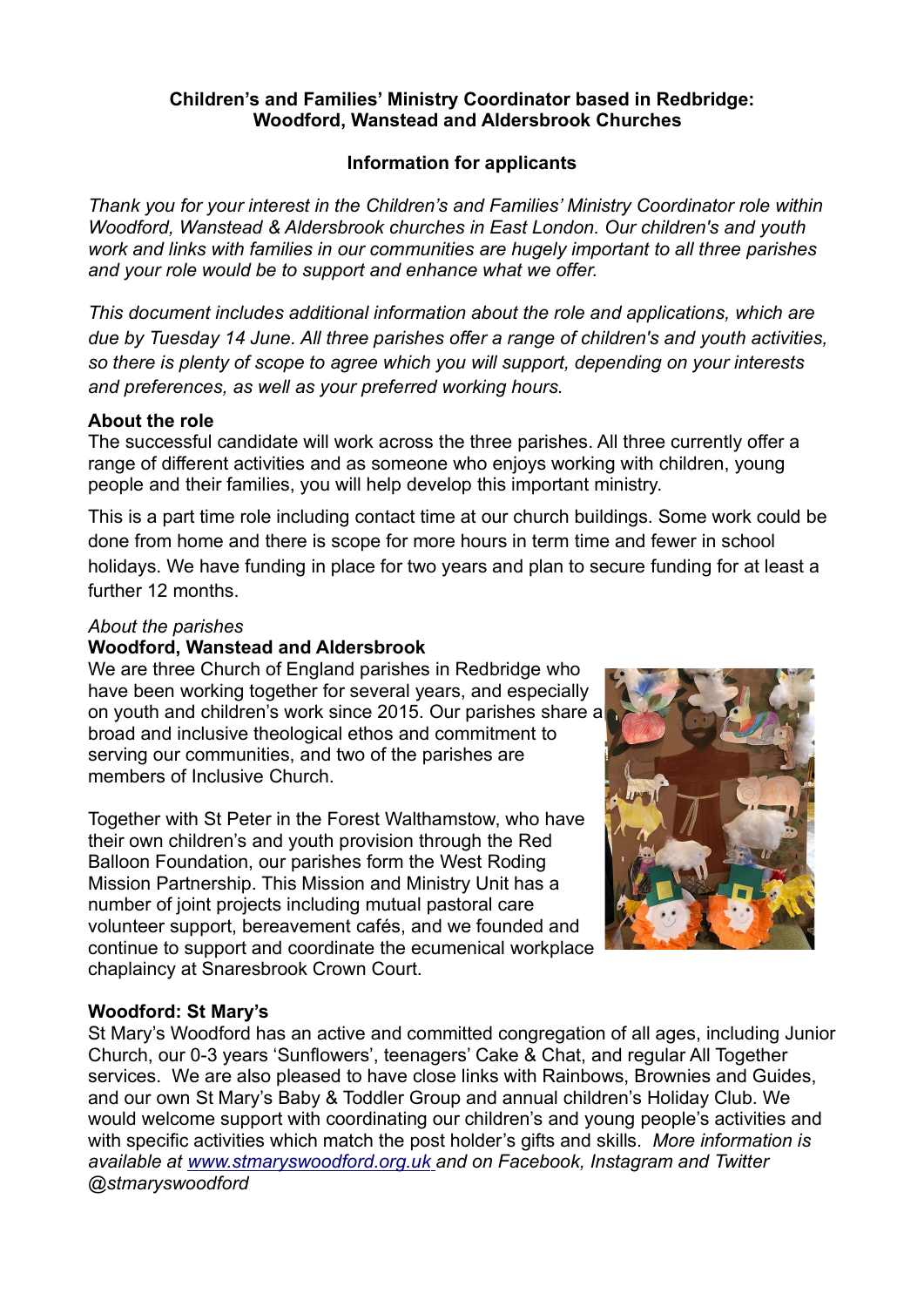# Wanstead: St Mary's with Christ Church

St Mary with Christ Church has close links to Wanstead Church School and we are blessed with many families with pre-school age children attending regularly. We offer family services, junior church, youth clubs and a baby and toddler group, organised by Red Balloon www.rbf.org.uk As well as support for some of these, additional communication so everyone is aware of what is happening through WhatsApp, email, etc, would be very welcome. More information is available at www.wansteadparish.org and on Facebook, Instagram and Twitter @wansteadparish

# Aldersbrook: St Gabriel's

St Gabriel's is the parish church for Aldersbrook, a small residential community just south of Wanstead. In ministry to children and families, we are working to renew and develop outreach to the growing number of families moving to the area. There is a good history of engagement, with long-standing links to uniform groups in the church hall, work with the local primary school, a well-regarded summer holiday club and a new after-school club and preschool families' drop-in. We are prioritising outreach to develop the monthly allage service at the usual 10am time as well as the 3rd Sunday Pop-up church at 11.30am once a month, and occasional Messy Church. More information about St Gabriel's is available at http://stgabrielsaldersbrook.org.uk/ and on Twitter at @StGAldersbrook and on Facebook at @saintgabrielschurchaldersbrook

# Job Description: Key Areas of Responsibility

- Making known the love of God in Jesus through our children's and youth work and links with families in our communities
- Coordinating, planning and/or being a presence at specific children's and young people's activities and services on a weekly and seasonal basis
- Building relationships and encouraging faith development with families, children and young people
- Capacity-building, supporting and encouraging volunteers in children's and young people's activities



- Drawing on relevant resources and events from within the Diocese and more broadly for children, young people, volunteers and staff, including professional development training related to the post
- Liaising with incumbents, other ministers and volunteers and the children's and families communication forum

# Key terms and conditions

- Appointment subject to DBS enhanced disclosure with barring for under 18s and satisfactory references.
- Employee will complete Church of England Leadership Safeguarding training
- Applicants should already be eligible for employment in the UK
- 2 years of funding and we hope to secure at least 12 months more funding
- 3 month probation with one week notice, then 2 months' notice
- 12-15 hours per week by agreement with successful candidate
- £15 per hour, paid monthly in arrears by BACS
- 6 weeks holiday pro rata, taken primarily in school holidays
- Statutory sick/parental leave with discretionary additions
- Work-related travel expenses reimbursed